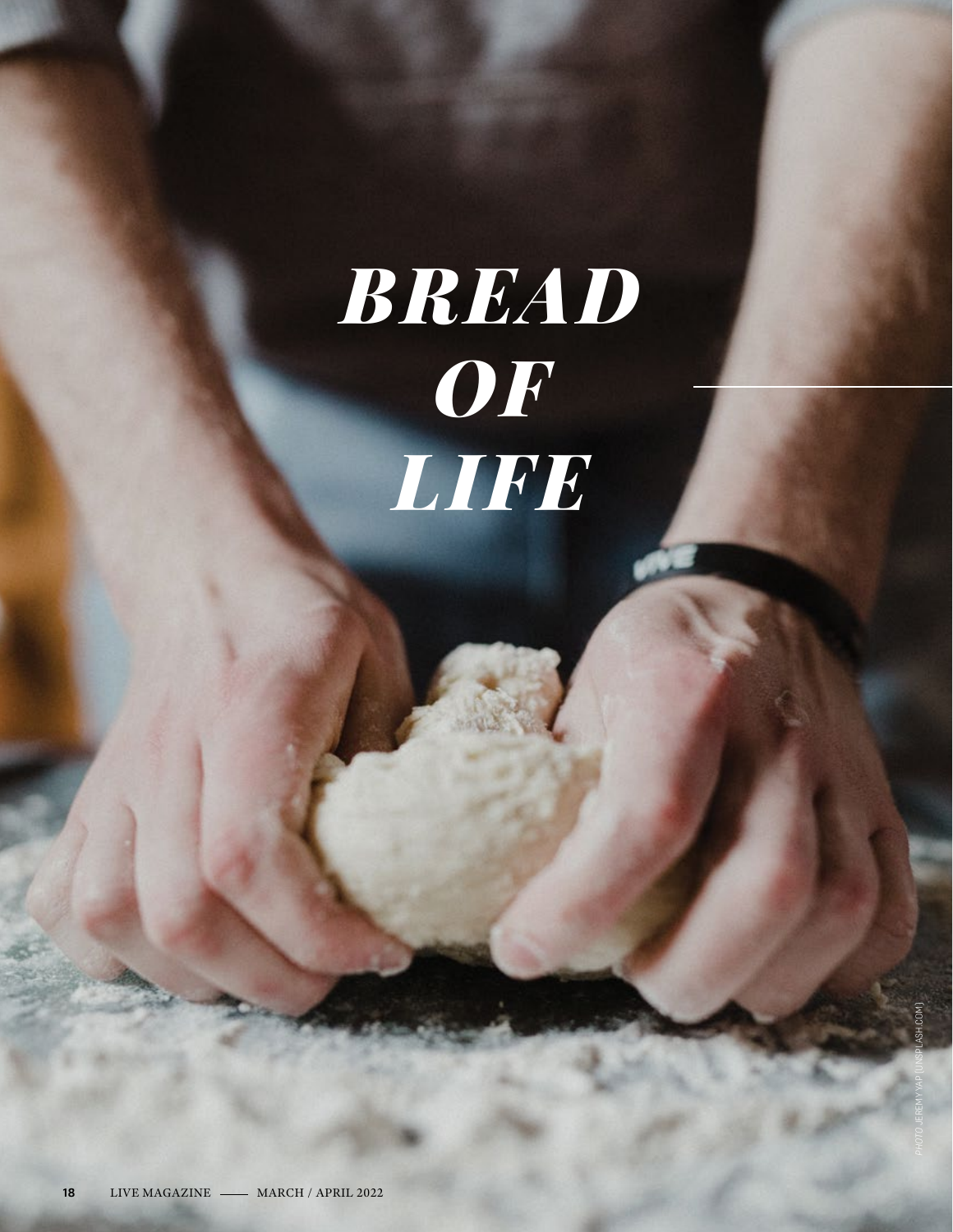## *Kendall Vanderslice on how baking bread teaches us about rest, trust and God's love.*

#### *BY RENEE JAMES*

BREAKING BREAD IS INCREDIBLY HARD on your body physically," says Kendall Vanderslice, professional baker, writer, theologian and a James Beard Foundation national scholar for her work bridging food and religion. She should know. After college, she worked long hours in a bakery. Bread bracketed her Sundays; long early morning baking of bread capped off by Sunday evening services where bread was broken and shared during Communion. Even as she left the punishing labour of the bakery to focus on writing her masters thesis, she kept baking a loaf of bread every Sunday. "It was a rhythm that healed me, " she remembers.

For Kendall, bread is funny, fabulous, simple, yet at its core – incredibly complex. "There's so much more to learn about bread and baking bread. Bread is endlessly surprising and there's almost no end to what it still left for us to learn." It's that element of mystery and trust that makes her consider bread the ideal metaphor for our faith and the making of bread a deep spiritual practice.

"It goes back to Christ's words to John. Christ calls Himself the Bread of Life and in John 1 He's identified as the Word made flesh," Kendall reminds me. "So often in Western Christianity we focus on the Word; having correct doctrine; the right words. Our faith happens in our heads, but when Christ says that He is bread, we come to Christ and can know Him with our senses," she continues. In fact, Kendall believes that many of our spiritual practices – the habits in our lives that support and sustain our relationship with Jesus – need to be ones that we do with our bodies, using our senses. Like baking bread. "In the making of bread, we get to know creation and we get to know the God who calls himself Bread."

#### *REST AND TRUST*

In his book *Out of the House of Bread – Satisfying Your Hunger for God With the Spiritual Disciplines,* Preston Yancey prefaces his bread recipe with these words: "Total time is about six hours, though only a fourth of that requires your direct involvement. You're waiting the rest of the time. (p. 31)." The bulk of the transformation that turns flour, water and yeast into bread happens while the dough is at rest.